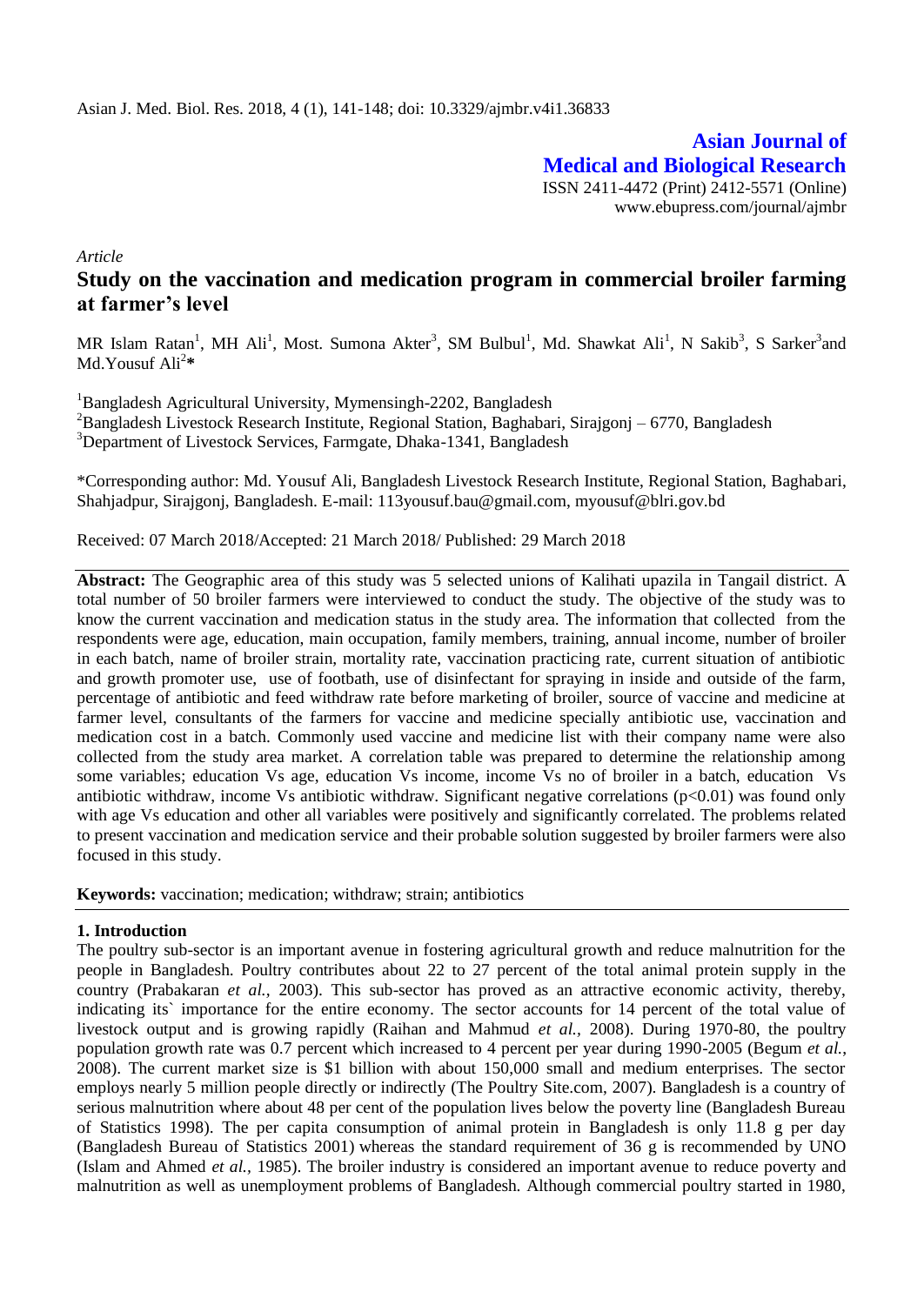until now only14% of the meat comes from commercial farming systems (Alam *et al.,* 1995). For this reason, broiler farming has been playing a key role in providing meat to overcome the malnutrition and serve as a tool for employment generation and poverty alleviation (Raha *et al.,* 2007). Poultry vaccines are widely applied to prevent and control contagious poultry diseases. Their use in poultry production is aimed at avoiding or minimizing the emergence of clinical disease at farm level, thus increasing production. Vaccines and vaccination programs vary broadly in regard to several local factors (e.g. type of production, local pattern of disease, costs and potential losses) and are generally managed by the poultry industry. In the last decade, the financial losses caused by the major epidemic diseases of poultry (avian influenza and Newcastle disease) have been enormous for both the commercial and the public sectors. Thus, vaccination should also be applied in the framework of poultry disease eradication programs at national or regional levels under the official supervision of public Veterinary Services. Administration of medicine to food-producing animals requires not only consideration of effects on the animal but also the effects on humans who ingest food from these animals. In short, after food-producing animals have been exposed to drugs in order to cure or prevent disease or to promote growth, the effects of the residues of such treatment may have on humans should be known. These residues consist of the parent compound or compounds derived from the parent drug (or both) including metabolites, and residues bound to macromolecules .Concern has been expressed about possible harmful effects on humans through the use of drugs, as follows: (1) increased microbial drug resistance, (2) drug residues in food, (3) allergic reactions and sensitization to antimicrobials, and (4) drug toxicity (BLACK, 1984). Within broiler industry, antibiotics are not only used to treat sick poultry, but also to promote faster growth and prevent disease in healthy. Feeding broiler on antibiotics leads to a build-up of bacteria that are antibiotic resistant. Antibiotic resistance in and around farms is in fact particularly rapid and vigorous. The broilers are given very low doses of antibiotics. Low amounts of antibiotics may be too little to kill all the bacteria, but just enough for the bacteria to survive, mature and develop resistance. Indeed, the bacteria in these farms tend to be multi-resistant to antibiotics. The use of antibiotics in animal production has already been severely restricted, and the European Union has recently banned the use of coccidiostats for poultry. Although vaccine and medicine are using smoothly in commercial broiler farm but there is no established information on vaccination and medication status and no study yet has been done on this issue in different areas of Bangladesh. Keeping all points in mind the study was designed to fulfill the following objectives:

- a) to know the status of vaccination and medication program in broiler farming.
- b) to understand the current scenario of medication program (especially antibiotic).
- c) to observe the problem conformation with vaccination and medication service.
- d) to know the present market status of vaccine and medicine.

#### **2. Materials and Methods**

Among several methods of data collection, survey method was preferred. The word "survey" refers to a method of study in which an overall picture of a given universe is obtained by a systematic collection of all available data on the subject. The Interview schedule is given in the appendix chapter.

#### **2.1. Selection of the study area**

Keeping the objectives of the research in mind, the present study was conducted at Kalihati upazila under Tangail district. The area was selected for good communication facilities and availability of broiler farms. No study of this type was conducted previously in this area.

#### **2.2. Selection of farmers; vaccine and medicine seller**

A total of 50 respondents who had broiler farms were chosen for collecting data to address the objectives. Beside this 20 vaccines and medicine seller were selected from the study area.

#### **2.3. Preparation of the interview schedule**

The interview schedule was prepared based on the objectives of the study. It contained both open and closed form questions. Most easy, simple and direct questions were used to obtain information. The structured interview scheduled was designed to collect information from the farmers on the uses of vaccine and medicine. A draft schedule was developed before preparing the final schedule. The schedule was developed in a simple manner to avoid misunderstanding and to get accurate answer. Eventually it was finalized according to the experience gathered in the preliminary field survey.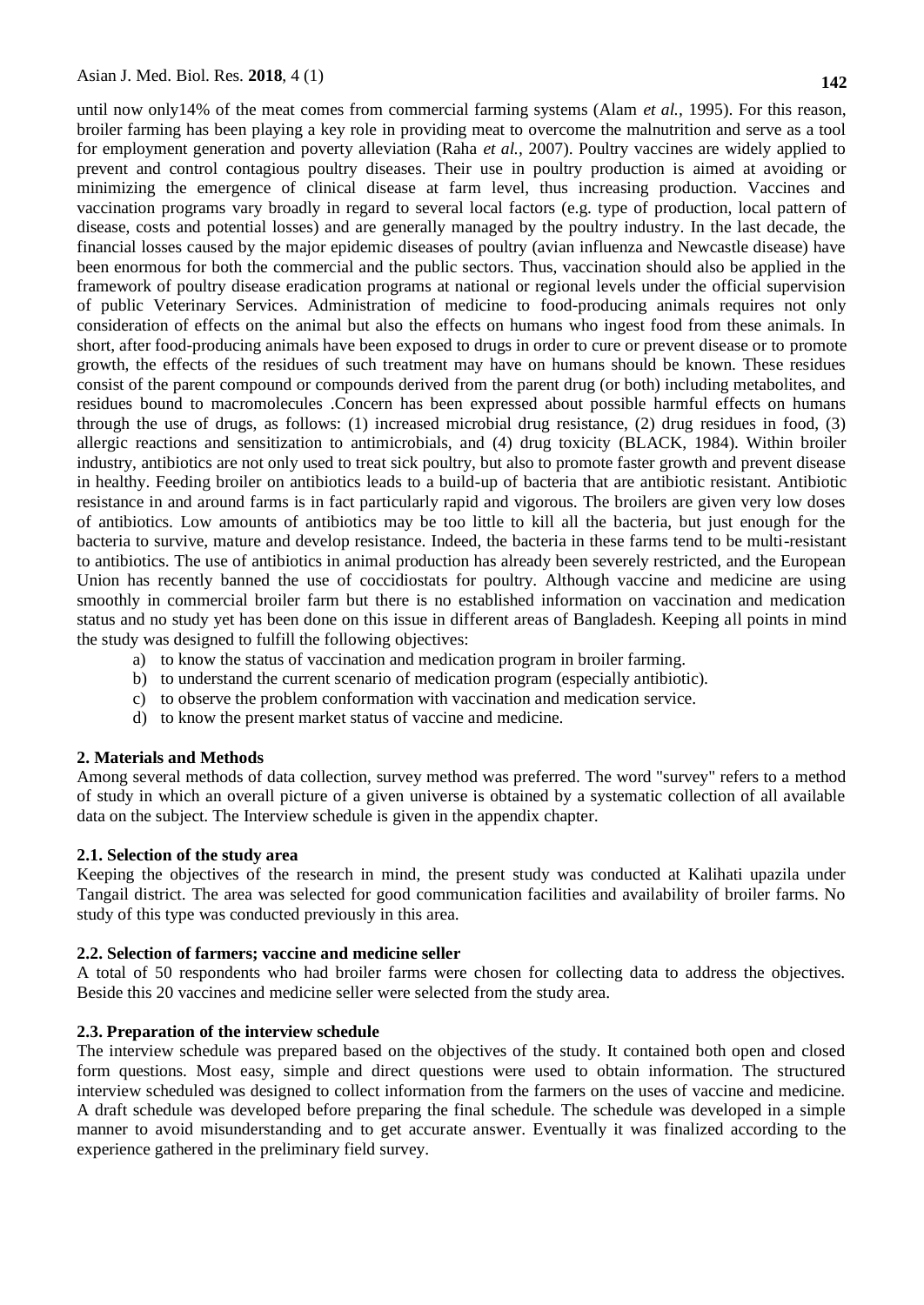## **2.4. Collection of data**

Data were collected following the direct interviews and making personal visits. Before making actual interview, the objectives of the study were explained clearly to the respondents. Interviews were normally conducted in the market or in respondent's house during their leisure time. Excellent co operation and co-ordination was obtained from all the respondents during data collection. Secondary data were collected at different times from drug pharmacy, veterinary doctor, upazila livestock officer, BBS, journals, reports and various published articles.

## **2.5. Compilation of data**

Following the completion of data collection, all interview schedules were compiled, coded, tabulated and analyzed based on the objectives of study. The collected data were first transferred to MS- Excel spread sheets and compiled to facilitate the needed tabulation.

## **2.6. Statistical analysis of data**

Analysis was mainly done through tabular and graphical representations. Tabular technique was applied for the analysis of data using simple statistical tools like arithmetic mean, maximum, minimum, percentage, standard deviation and correlation matrix.

## **3. Results and Discussion**

## **3.1. Socio-economic background of the farmers**

In this study 50 respondents were interviewed to find out the socio economic condition. In this study major 6 characteristics of the respondents were selected to find out the socio economic condition of the farmers. The selected characteristics included main occupation, age, level of education, family members, annual income (BDT), and source of money. Number and percentage distribution of respondents according to their main occupation, and source of money are shown in Table 1. Table 1 revealed that out of the 50 respondents the majority (70.0%) of the respondents had main occupation as agriculture, 22% were related in the livestock business, 2% were in service (NGO or Government) and rests of the farmers were related to other occupation. In case of sources of money, 58% of the farmers run their broiler farming business by own money, 26% taken loan from bank, 16% from NGO loan.

#### **3.2. Distribution of broiler farmer according to family member**

The family comprises 2-4 members were 42% that categorized into small, 48% were medium(5-7 members) and large size (8 to 10 members) family were 10%. Most of the family size was medium (5- 7) with a mean of 5.34 and a standard deviation of 1.61 (Table 2).

# **3.3. Annual income (Tk.) among farmers**

Income of the respondents referred to the earning (Tk.) by them from farming ranged from Tk. 20000 to 60000 annually with mean of Tk. 34720 and standard deviation of 10982.435. Among the respondents 50% had low income, 26% had medium income, 14% had high income and 10% had very high income.

#### **3.4. Factors associated with broiler farming**

The major factors associated with broiler farming are strain of broiler birds, training on broiler farming, size of farm and mortality of broilers. Among these strain of broiler and training on broiler farming situation are shown in Table 3. From the Table 3 it raveled that 90.0% of farmer's select Cobb500 and the rest were chosen Hubbard classic. Haque (2001) showed that, 80% farmers were rearing Cobb-500, 10% Ross broiler, 6% Hubbard and 4% Starbro. Most of the classic farmers preferred Cobb-500 because of better performances as had been observed by (Rahman *et al.,* 2002). The table also showed that only 18% farmers received training from local YTC, ULO office, and NGOs and rest 82% of them were not trained. (Jin *et al*. 1988) found that 45% farmers had training and about 55% did not have any training on layer farming. So, more opportunity for training and development of training program as well as facilities should be measured.

#### **3.5. Farm size**

The farm size was measured by number of broilers, which was classified into three groups; 1) small, 2) medium and 3) Large. Number of broiler per farm was 860 with standard deviation of 449.94 and the broiler number ranged from 500 to 2500. The Table 4 revealed that 40% farms were small, 50% farms were medium and 10% farms were in large category. Perhaps the most of the farmers think that it was easy and affordable for them to manage a farm sized in medium category.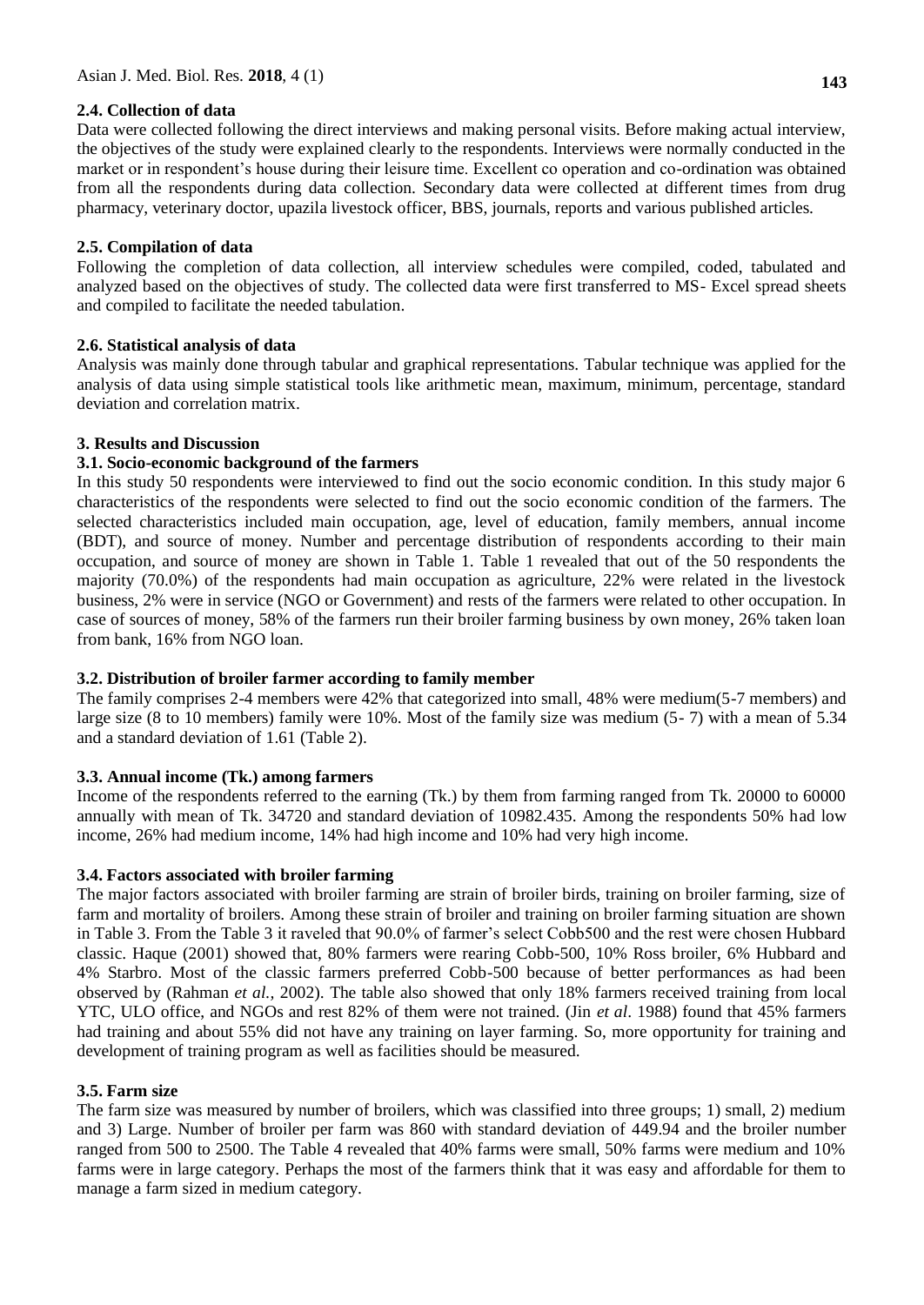## **3.6. Mortality of Broiler**

Standard mortality of Cobb-500 strain is 2-4% (Cobb management guide). But in this study, mortality of broiler was at an average 3.72% with a standard deviation 0.88156.

#### **3.7. Some common features identified among the broiler farmers about vaccination in the study area 3.7.1. Practicing vaccination**

Almost all of the broiler farmers in the study area adopt proper vaccination. Among the visited farm, 98% farms practiced proper vaccination and the rest of the 2% farmer practiced vaccination improperly.

## **3.7.2. Idea about sound vaccination program**

Among the50 farmers, 80% farmer had idea about sound vaccination program. Rest of the 20% farmers didn't have idea about sound vaccination.

## **3.7.3. Essentiality of vaccination**

In visited area, 98% farmer thought that vaccination is essential for their farming and another 2% farmers said that vaccination is not essential.

#### **3.8. Some common features identified among the broiler farmers about medication in the study area 3.8.1. Idea about residual effect of antibiotic**

In the study area 42% respondent had a brief idea about residual effect of antibiotic and rest 52% respondent had no any idea about residual effect of antibiotic in the human body.

#### **3.8.2. Use of footbath**

In the surveyed farms 12% farmer used footbath with different types of disinfectants and majority portion farmers that means rest 88% did not use footbath as bio-security measures. The present findings revealed that farmers followed guideline of WHO partially by using footbath in front of the gates and doors.

## **3.8.3. Use of disinfectant in inside farm and surroundings area**

In the study area 90% farmer used disinfectants for spraying in inside and as well as surroundings area of the farm .on the other hand rest 88% did not use for spraying in inside and surroundings area of the farm which is a also a measures of bio-security.

#### **3.8.4. Effectiveness of medicine after occurring disease**

Among the visited farm, 82% farm owner said that antibiotic and other medicine is not effective in a diseased flock and the rest of the 18% farmer said they got good result using medicine after outbreak of disease in their farm.

#### **3.9**. **Vaccine that use mostly in broiler farming at farmers level**

In farmer level, all of the farmers used only two vaccines. They practiced vaccination for Ranikhet and Gumboro disease. All of the farmers used same method for vaccine administration and their dose administration time and age of administration almost same. There are many NewCastle and Gumboro disease vaccine is selling in the market for Broiler farming at the visited area. .Most of the poultry farmers used almost same company's vaccine. A list of mostly used vaccine and their company name is shown in Table 5.

#### **3.10. Most used antibiotics and their dose practiced at farmer level**

In visited area most of the farmers used almost same types of antibiotic for treatment of their birds in their flock. Name of the antibiotics that used by most of the broiler farm and their dose that practiced at farmer level are shown in Table 6.

#### **3.11. Most used growth promoters and their dose practiced at farmer level**

Name of the growth promoters that used by most of the broiler farmer and their dose that practiced in surveyed area at farmer level are shown in Table 7.

# **3.12. Source of vaccine and medicine of broiler farmer**

From the surveyed data it revealed that farmers got their vaccine and medicine from dealer, company agent and feed seller.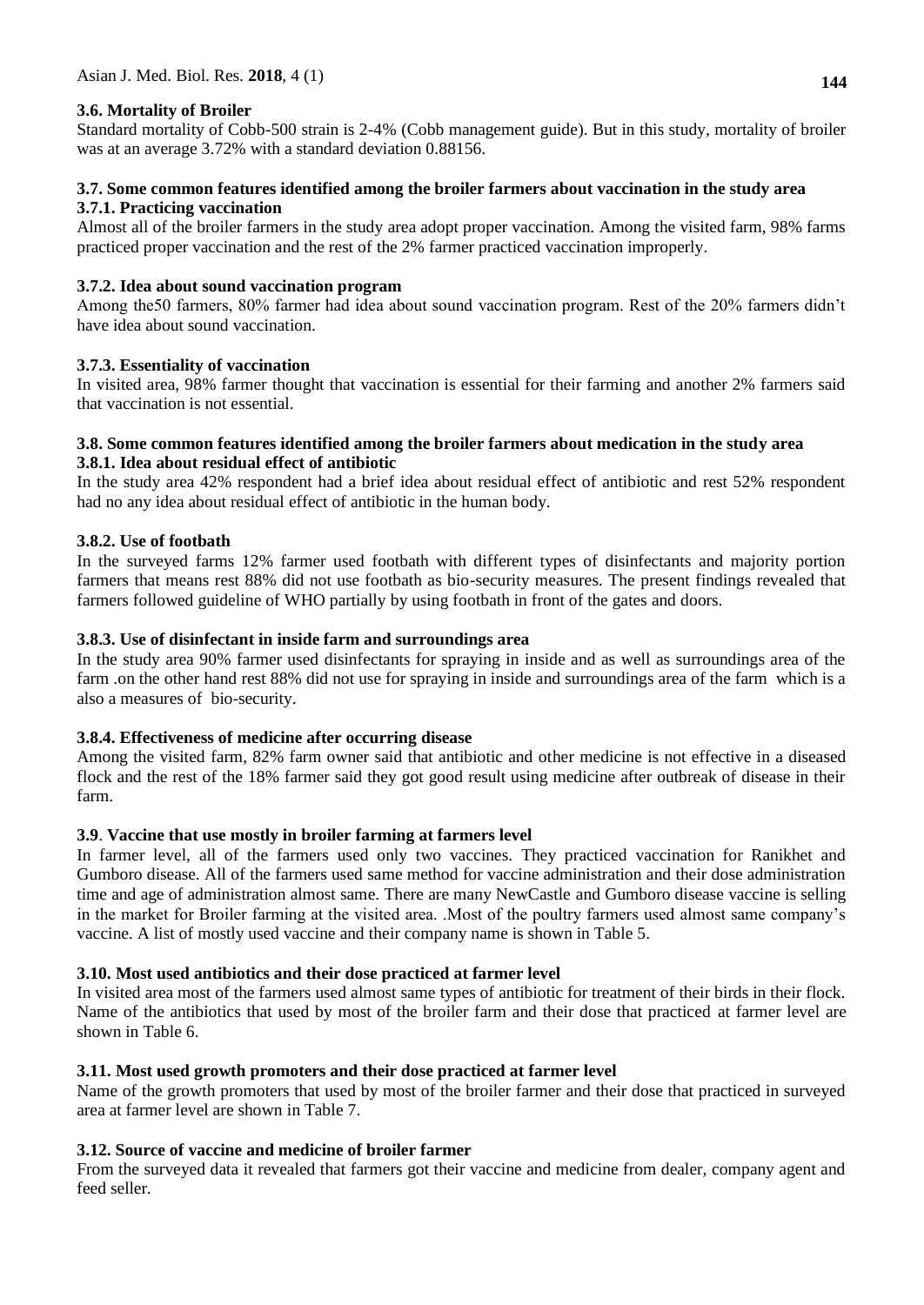#### **3.13. Cost of vaccination and medication in each batch for 1000 broiler**

Most of the respondent of the study reported that for rearing 500 broilers vaccination cost was 600-700 tk and medication cost 5000-6000 tk (Table 8). The respondent who had 1000 birds in each batch said that vaccination and medication incurs 1200-1300 tk and 10000-12000 tk respectively to the total cost (Table 8).

## **3.14. Withdraw of antibiotic before marketing**

In the surveyed area all of the farmers used antibiotic. Farmers used antibiotic indiscriminately. Most of the farmer did not have any idea about residual effect of antibiotic in human body. From the study it was shown that 90% farmer did not withdraw antibiotic on their flock and they used antibiotic even at the eve of marketing. On the other hand only 8% farmer stopped using antibiotic prior to marketing. This study revealed that only 2% farmer withdrew antibiotic before at least 7 days of marketing but they did not follow it regularly. The surveyed result is shown in Table 9.

#### **Table 1. Distribution of farmers according to respondent's main occupation, family members, sources of money (N=50).**

| <b>Parameters</b> | <b>Categories</b>         | No. of farmers | % of farmers |
|-------------------|---------------------------|----------------|--------------|
|                   | Agriculture               | 35             | 70.0         |
|                   | <b>Livestock Business</b> | 11             | 22.0         |
| Main Occupation   | Service (NGO/Govt.)       |                | 4.0          |
|                   | Others                    |                | 4.0          |
|                   | Own                       | 29             | 58.0         |
| Sources of money  | Bank loan                 | 13             | 26.0         |
|                   | NGO loan                  | 8              | 16.0         |

#### **Table 2. Distribution of broiler farmer according to family member.**

| <b>Family members</b> | No. of farmers | % of farmers | Mean | <b>Mean</b> |
|-----------------------|----------------|--------------|------|-------------|
| $2-4$ (small)         | ∠ ⊥            | 42.0         |      |             |
| $5-7$ (medium)        | 24             | 48.0         | 5.34 | 1.61        |
| $8-10$ (large)        |                | 10.0         |      |             |

#### **Table 3. Strain of broiler and training associated with broiler farming.**

| <b>Parameters</b>           | <b>Categories</b> | <b>No. of farmers</b> | % of farmers |
|-----------------------------|-------------------|-----------------------|--------------|
| Strain of broiler           | Cobb500           | 45                    | 90.0         |
|                             | Hubbard           |                       | 10.0         |
| Training on broiler farming | Have              |                       | 18.0         |
|                             | Have not          | 41                    | 82.0         |

#### **Table 4. Categorization of broiler farm.**

| Category              |               | <b>Broiler farmer</b> | Mean     | <b>Standard deviation</b> |
|-----------------------|---------------|-----------------------|----------|---------------------------|
|                       | <b>Number</b> | $\frac{0}{0}$         |          |                           |
| Small (100- 500)      | 20            | 40.0                  |          |                           |
| Medium (501-1000)     | 25            | 50.0                  | 860,0000 | 449.94                    |
| Large $(1001$ -above) |               | 10.0                  |          |                           |

#### **3.15. Problems of vaccination program**

Although many problems were identified in the study area on vaccination program but the most important problem faced by broiler farmer was reported to be the high price of vaccine. Approximately 72% of respondents reported high price of vaccine and 10% reported small farming problem to get vaccine .In study area lack of knowledge and training on vaccination (10%) also a major problem. Other problems in study area were unavailability of vaccine (4%) and failure of vaccine (4%).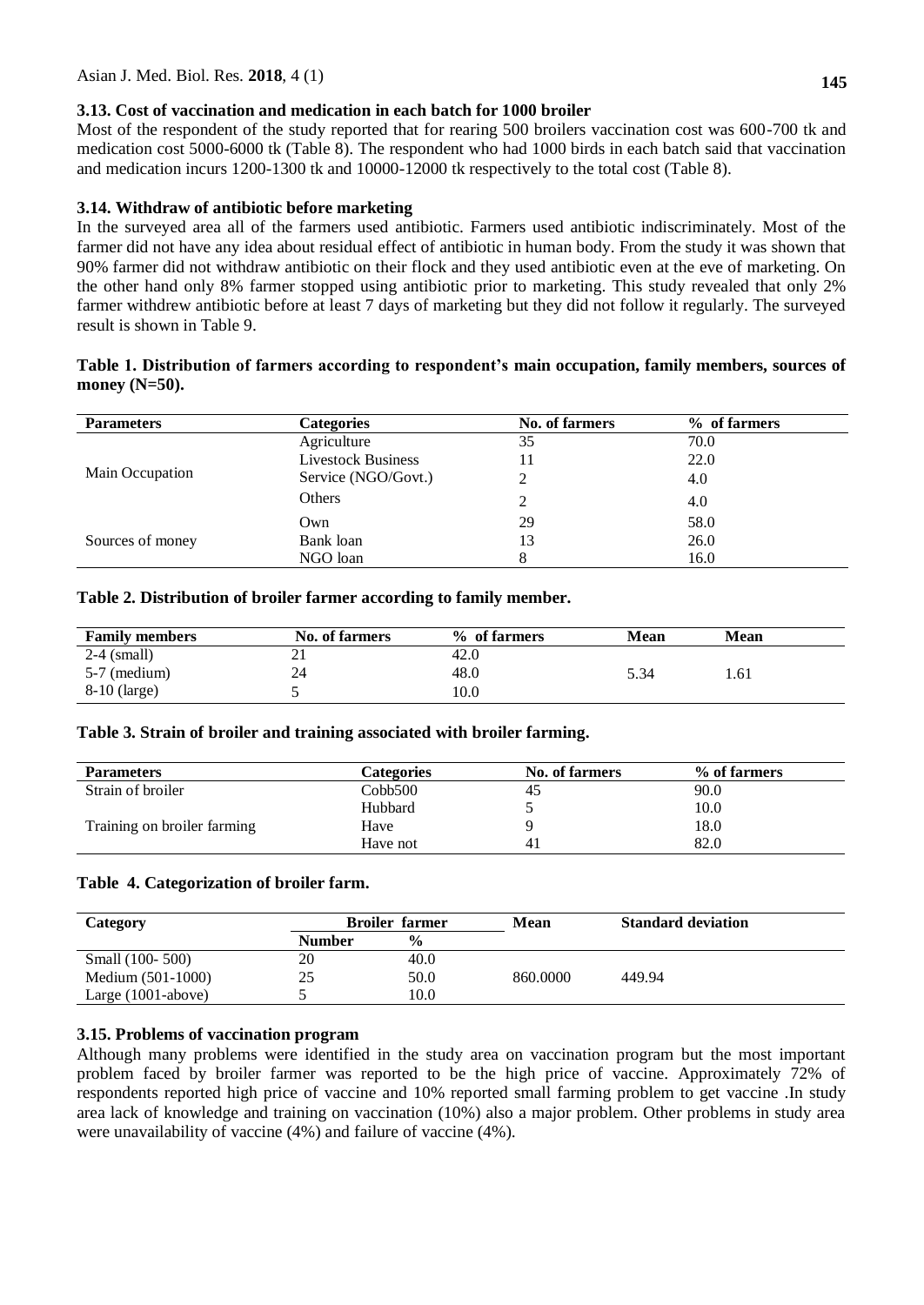| Name of disease            | Name of vaccine              | <b>Company name</b> |
|----------------------------|------------------------------|---------------------|
|                            | <b>Bangla BCRDV</b>          | FnF                 |
|                            | ND killed                    | Fortdodge           |
|                            | Hipraviar Clon/79            | <b>Nasco</b>        |
|                            | Newcastle-k                  | <b>Novartis</b>     |
| <b>Ranikhet /NewCastle</b> | <b>TAD ND Vac Lasota</b>     | <b>LAH</b>          |
|                            | <b>NDV</b>                   | Arifs               |
|                            | Nobilis ND clone -30         | Intervet            |
|                            | Izovac-ND                    | Jayson              |
|                            | $IB+ND$                      | Fortdodge           |
|                            | ND Lasota                    | <b>Bestar</b>       |
|                            | Name of vaccine              | Company name        |
|                            | <b>Bursine Plux</b>          | <b>Novartis</b>     |
|                            | Cevac IBDL                   | <b>ACI</b>          |
|                            | Hipragumboro-CH/80           | <b>Nasco</b>        |
| <b>Gumboro</b>             | Nobilis Gumboro 228E         | Intervet            |
|                            | <b>TAD Gumboro Vac Forte</b> | <b>LAH</b>          |
|                            | Bursaplex                    | Arifs               |
|                            | Izovac Gumboro <sub>3</sub>  | Jayson              |
|                            | cBursine plus                | Fortdodge           |
|                            | <b>Poulshort Gumboro</b>     | Pharma & Firm       |
|                            | Gumboriffa                   | AASCL               |

**Table 5. List of mostly used vaccine for Ranikhet and Gumboro disease in farm.**

# **Table 6. List of antibiotics and their dose that practices commonly at farmer level.**

| <b>Name</b>        | <b>Dose</b>                          |
|--------------------|--------------------------------------|
| <b>Moxacil Vet</b> | 1 gm/L drinking water for 3-5 days   |
| Eromycin           | 0.5 gm/L drinking water for 3-5 days |
| Doxacil Vet        | 1 gm/2L drinking water for 3-5 days  |
| Enrocin            | 1 ml/L drinking water for 3-5 days   |
| Renamycin          | 1 gm/3L drinking water for 3-7 days  |
| Miocol powder      | 1 gm/L drinking water for 3-5 days   |
| Tylosin-20         | 2.5 gm/L drinking water for 3-5 days |
| Nava-cox           | 2.5gm/L drinking water for 3-5 days  |
| Sultrix powder     | 1 gm/L drinking water for 3-5 days   |
| Tiamul powder      | 1 gm/3L drinking water for 3-7 days  |
| ESB <sub>3</sub>   | 2.5gm/L drinking water for 3-5 days  |
| Ampicoli           | 1 gm/L drinking water for 3-5 days   |
| Respiron           | 1 ml/L drinking water for 3-5 days   |
| Micro safe powder  | 1 gm/L drinking water for 3-5 days   |
| coxuril            | 2.5 ml/L drinking water for 3-7 days |

## **Table 7. List of growth promoters that uses commonly at farmer level.**

| <b>Name</b>   | <b>Dose</b>            |
|---------------|------------------------|
| Grow-up       | 1 gm/L drinking water  |
| Broiler boost | 1 gm/L drinking water  |
| Maxigrow-P    | 1 ml/L drinking water  |
| Xtra-vit WS   | 1 gm/5L drinking water |
| Rena-WS       | 1 gm/3L drinking water |
| Super chick   | 1 gm/L drinking water  |
| High power GP | 1 gm/L drinking water  |
| Bio-chicks    | 1 gm/L drinking water  |
| Active growth | gm/L drinking water    |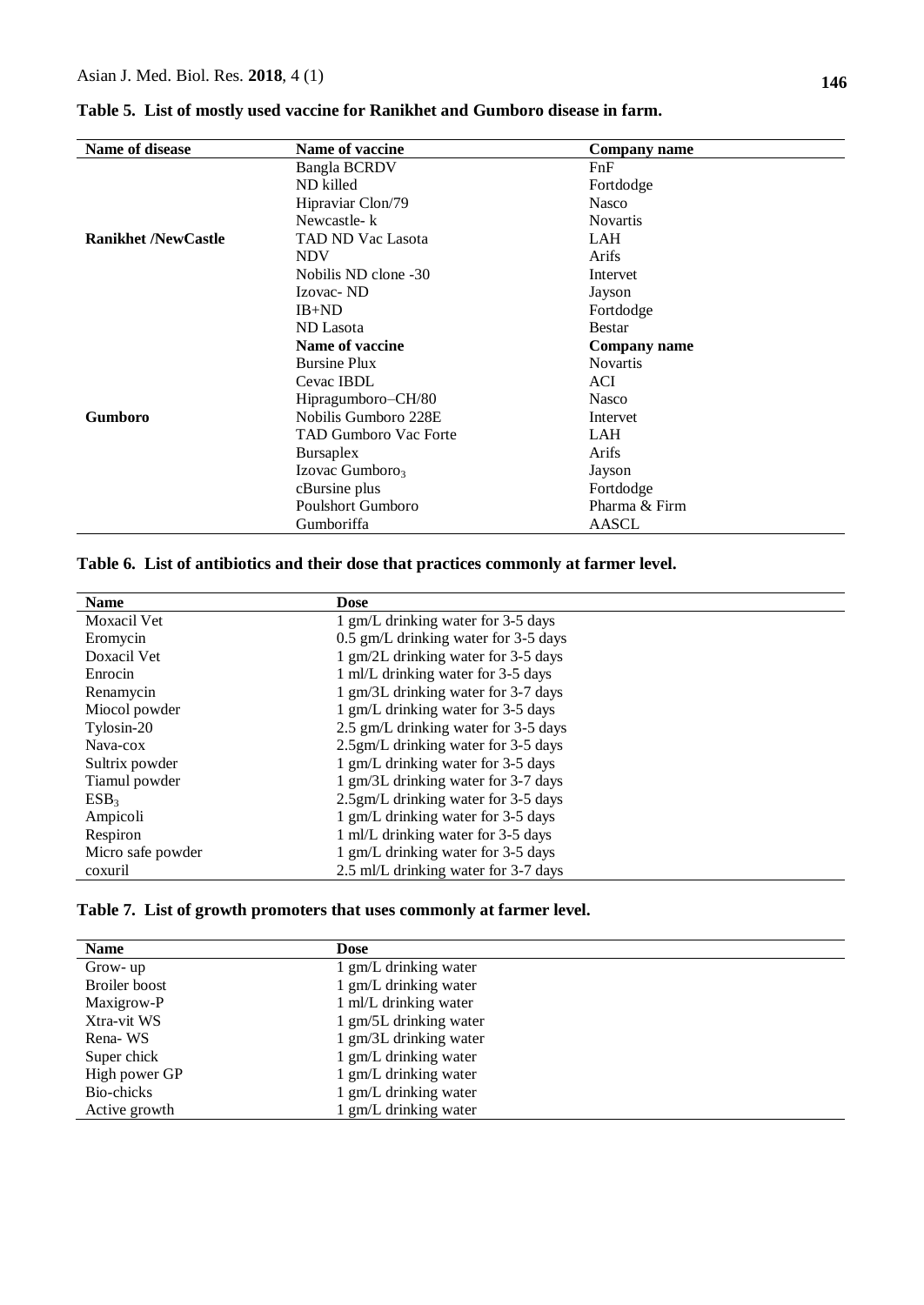| Cost item             | <b>Cost in Tk</b> | % of total cost |
|-----------------------|-------------------|-----------------|
| Feed cost             | 70000             | 62              |
| Chick cost            | 25000             | 22              |
| Litter and other cost | 5000              | 4               |
| Vaccination cost      | 1300              |                 |
| Medication cost       | 2000              |                 |

#### **Table 8. Cost of vaccination and medication in each batch for 1000 broiler.**

#### **Table 9. Withdraw of antibiotic before marketing.**

| <b>Subject</b>          | No. of farmers | % of farmers |  |
|-------------------------|----------------|--------------|--|
| At least before 7 days  |                |              |  |
| Before less than 7 days |                |              |  |
| Not withdraw            | 45             | 90           |  |

#### **3.16. Problems of medication program**

Similarly many problems were identified on medication program but the most important problem faced by broiler farmer was high cost of medicine. Approximately 80% of respondents reported high cost of medicine and 10% reported lack of suggestion to use medicine. In study area unavailability of medicine (6%) also a mentionable problem. Other problem in study area was storage problem of some medicine (4%).

#### **4. Conclusions**

They suggested reducing vaccine price, make vaccine available/supply from government and provide training on vaccination and seeking suggestions from veterinarian/livestock officer. A detailed description of the suggestions showed that 72.0% respondents suggested that reduce vaccine price, 14% farmers suggested that make vaccine available/supply from government. About 10% farmers suggested that more suggestion is needed from veterinarian/ livestock officer, 4% farmers suggested to provide training on vaccination. From the above results summarized in this section suggest that the farmers in study area practiced vaccination in broiler without any justification and/or recommendation by the appropriate expert. About 60% respondents suggested reducing medicine price, 20% farmers said that need suggestions from veterinarian/ livestock officer to use medicine especially antibiotic. About 10% farmers suggested that make medicine available/ Supply from government and another 10% suggested provide training on proper medication program. From the study area it was appeared that farmers used antibiotics in broiler rarely with recommendation by the appropriate expert. Farmers use antibiotic without any prescription. If they found that their birds are not having good growth, they suddenly decide to use antibiotics. Even if one or two birds become seek, then they add antibiotics in water for the whole flock.

#### **Acknowledgements**

Special thanks to the authority of BAU specially Department of Poultry Science for taking such initiative and all the related scientists of this work.

#### **Conflict of interest**

None to declare.

#### **References**

- Alam J, 1995. Livestock resource in Bangladesh -Present status and future potential, University Press Limited, Dhaka.
- Bangladesh Bureau of Statistics, 2001. Statistical Yearbooks., Statistics Division, Ministry of BBS, 2005. Statistical Yearbooks. Bangladesh. Bangladesh Bureau of Statistics, Statistics Division, Ministry of Planning, Government of the People's Republic of Bangladesh, Dhaka, Bangladesh.
- Bangladesh Bureau of Statistics, 1998. Report on the household expenditure survey, 1995-96, Dhaka.
- Begum IA, 2008. Prospects and potentialities of vertically integrated contract farming in Bangladesh, PhD thesis, Department of Agricultural Development Economics, Hokkaido University, Japan.
- Haque, 2001. Noted difference in the digestive system in cage and floor-reared commercial egg-type pullets. Poult. Sci., 64: 1035-1037.
- Islam W, KM Ahmed and MAM Malek, 1985. Hymenopterous parasites on insect pests of two stored pulses. Bangladesh Journal of Zoology, 13: 1982-83.